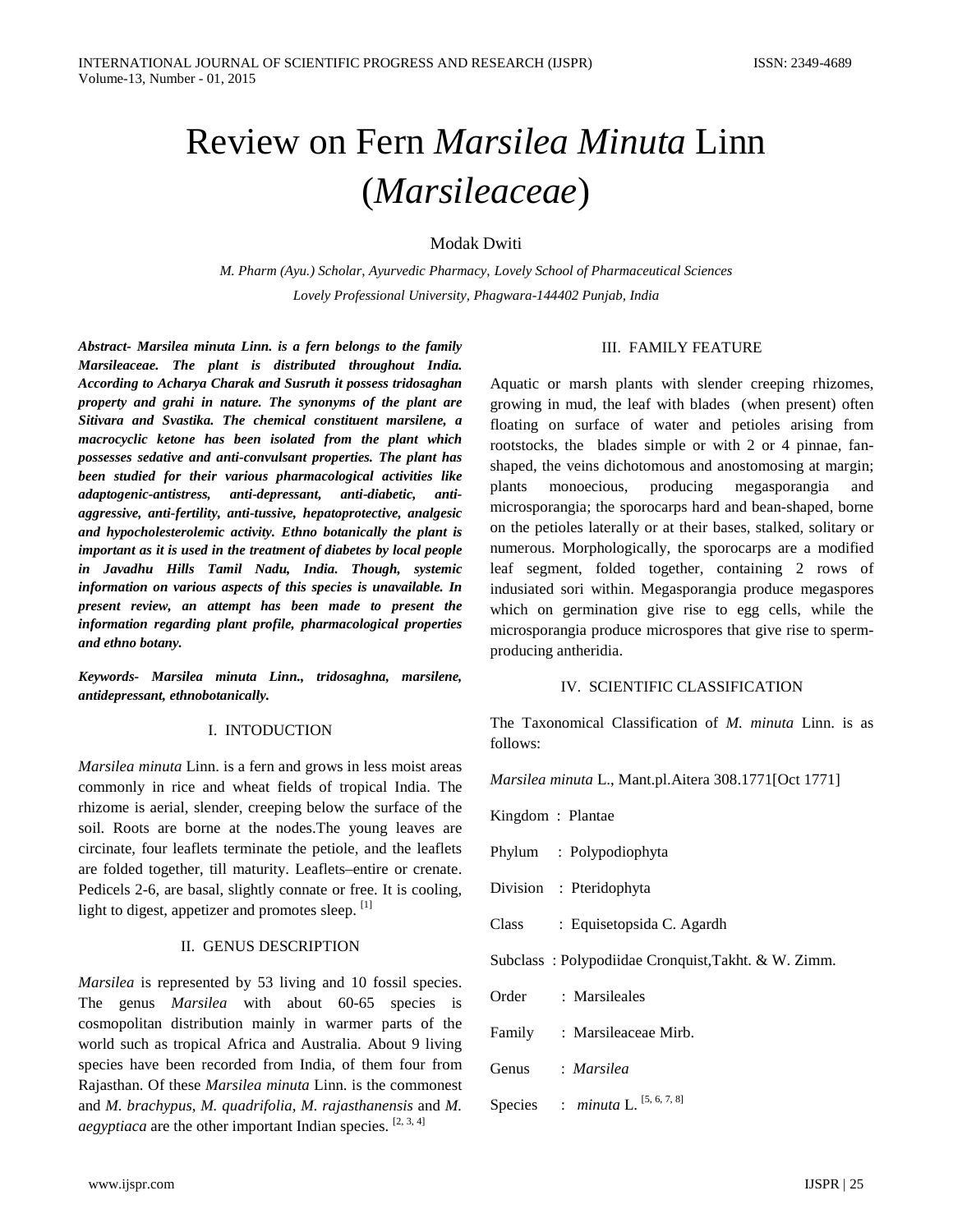## V. BOTANICAL DESCRIPTION

The plant *Marsilea minuta* L. belonging to the family Marsileaceae is a creeping herb with long, slender rhizomes; leaves alternate, in two rows on the rhizome. Petiole long, slender, with the four obovate–retuse, glabrous leaflets at the tip, arranged in a whorl. Flowers absent. Fructification (sporocarps) produced during summer, dark brown, hard and bean–shaped with two unequal horns. <sup>[9]</sup>

Plant is an aquatic leptosporangiate fern (pteridophyte) which is considered to be highly advanced among pteridophytes for as heterospory and specialization of ganteophytes. Small herbaceous plant with trailing habit shows profuse vegetative growth producing largest nodes in the rhizome.  $[10]$  (Figure 1).



Fig. 5.1 *M. minuta* Linn. in rice field

## VI. MEDICINAL USES

The ethanolic extract of *M. minuta* Linn. (Whole plant) produced CNS depressant effects and hypothermia in mice. The aqueous and alcoholic extracts of defatted and fresh leaves of *M. minuta* Linn. was proved effective for anti convulsant and sedative activities.

The microbiological studies on *Marsilea* (*Sunisannaka*) have been carried out. Marsilea leaves extract showed a mild degree of antifungal activity against *Alternaria alpandi, Fusarium nivale, Gleocladium, Phomopsis and Gibberella spp*. Optium antibacterial activity was reported against *Bacillus anthracis, B. pumilus, B. subtilis, Salmonella paratyphi, Vibrio cholera, Xanth. Campestris and Xanth. Malvacearum*. [10]

# VII. HISTORICAL REVIEW

1. In *Charak Samhita*, *Sunisannak* (*Chaupatiya*) i.e. *Marsilea minuta* Linn. is *grahi* in nature and has *tridosaghan* property. [11]

2. In *Susruth Samhita*, Susruta has described *Sunisannak* in *Sak Varga*. *Sunisannak* has *tridosanasak* property and helpful in burning sensation and dysentery. [12]

3. In *Raj Nighantu*, *Sunisannak* has been described in *Satahadi Varga*. [13]

4. Classical texts describe this plant as a vegetable (*Saka*) and as having four leaflets (*Catuspatri, Caturdalah)*, which resemble those of *Cangeri*, i.e. *Oxalis corniculata* (Vaidya Bapalal, 1982: 212). This has been universally accepted as belonging to the genus *Marsilea* (Marsileaceae) and the ancient descriptions compare well this plant. [14]

5. However, most of the authors have described it under the name *M. quadrifolia*, the taxonomy of which is in some confusion. [15]

6. In a recent paper, *Bharadwaja* (1980) has concluded that the Indian specimens have wrongly been identified as *M. quadrifolia*. The Indian specimens belong to *M. minuta* with which some authors have equated this drug (Singh & Chunekar, 1972:436; Chunekar, 1982:674; Sharma, 1983: 535). [16]

7. In *Shankar Nighantu* (1935 AD), *Sunisannak* is harmful for kidney and intestine. The antidote for this is the gum of babul.  $[17]$ 

8. In *Nighantu Adarsh* (1928 AD) the leaves paste of *Sunisannak* is helpful in curing wounds. [18]

9. In *Dravyaguna Vijanan* (1997 AD), it is found throughout India, mainly near canals and marshy places. [19]

10. *Dalhana* has quoted Brahmadeva while describing the plant as follows:

*Sunisanna* plant has leaves like *Changeri* plant, leaves are 4 in number, it is growing in water or watery places. It is known as '*Catuspatri*' (plant with 4 leaves).

Dalhana, here, has identified the plant thus:

A plant with 4 leaves. Others say *Sunisanna* is *Siravalika* plant. [20]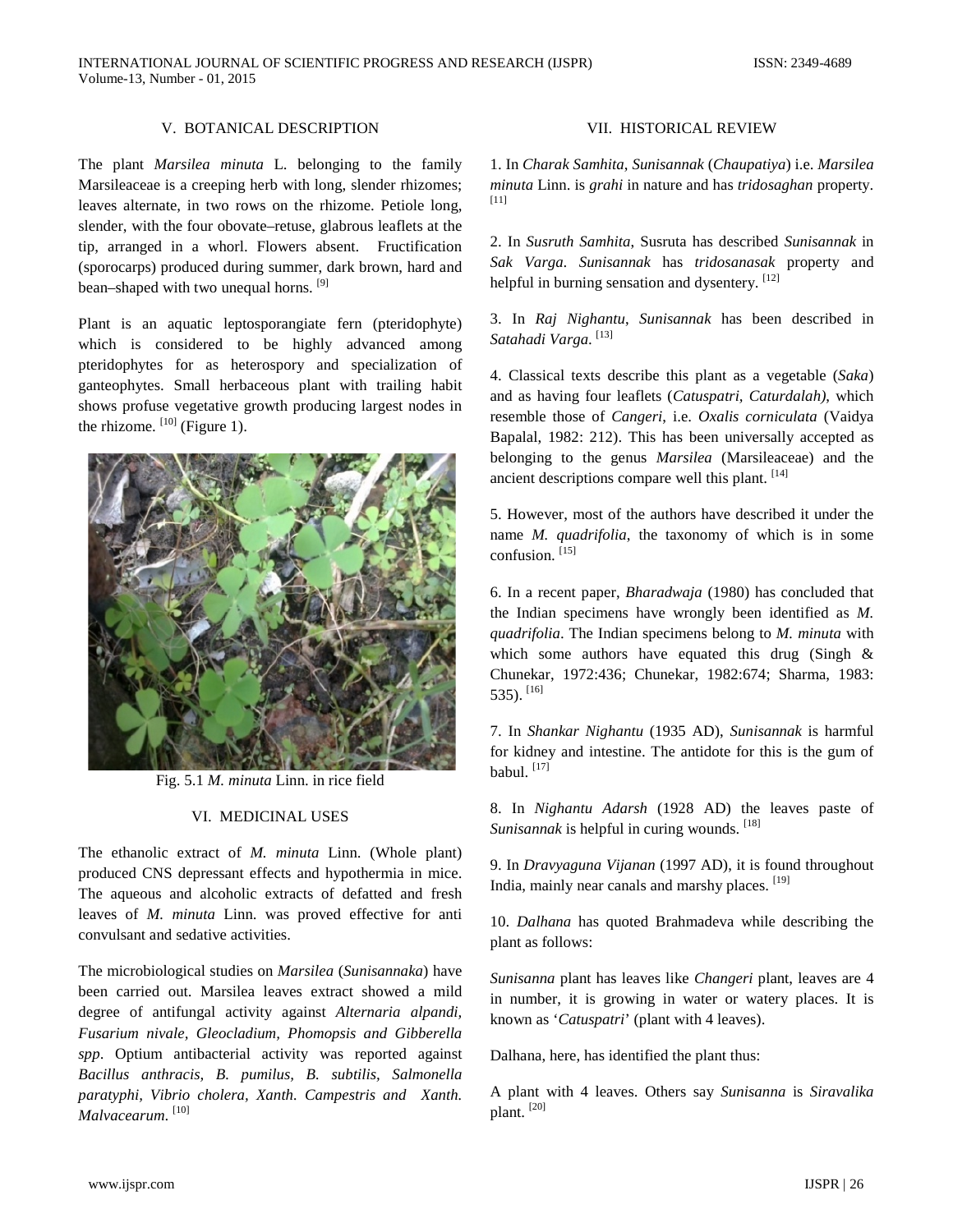# VIII. PHARMACOGNOSTICAL REVIEW

1. Distribution: This plant is an emergent aquatic fern commonly found in marshy and shady places by the side of canals and rivers and also in the low flooded rice fields of West Bengal. The Genus Marsilea species are of wide and almost cosmopolitan distribution except for limited occurrence in some areas. [31, 32]

2. Synonyms: *Sitivara, Svastika, Sunisannaka, Srivaraka, Sucipatra, Parnaka, Kukkuta* and *Sikhi*. [33]

3. Vernacular names :

- Sanskrit- *Sunnisannaka, Catuspatri*
- Hindi- Choupatiya, Sunasuniya
- Bengali- Susani Shak
- > Tamil-Arai-kirai
- Telegu- Mudugo-tamara
- Malayalam- Chitigina Soppu
- Kannar- Papalu
- $\triangleright$  English-Water clover, pepperwort. [34]
- 4. Rasa Pancak (Pharmacodynamics)
	- *Rasa Kasaya (Astringent), Madhura (Sweet)*
	- *Guna Laghu* (Light)*, Snigdha* (Unctuous)
	- *Virya Sita* (Cold)
	- *Vipaka Katu* (Pungent)
	- *Dosakarma Tridosaghna* (that which alleviates all three dosas)*.* [35]

5. Properties and actions:

- Karma- *Arsoghan* (alleviates piles)*, Dipana-grahi* (Appetiser- Antilaxative)*, Raktosodhana* (Blood Purifier)*, Kasahara* (Destroys cough)*, Vrsya* (Aphrodisiac)*, Visaghna* (Removes poison)*, Medhya- nidrajanana- vedanahara* (Promotes retentive intelligence- Induces sleep- Alleviates pain), Caksusya (Beneficial for the vision). [36]
- Roga- *Arsa* (Piles)*, Vatarakta- urustambha* (Gout-Stiffness in the thigh muscles)*, Agnimandyagrahani* (Digestive impairment- Malabsorption syndrome)*, Raktavikara* (Disorders of blood)*, Vataja kasa-svasa* (Cough due to vata dosa-Dyspnoea)*, Sukraksaya* (Deficiency of semen)*, Visa*  (Poison), *Timiraroga* (Cataract), *Manasaroganidranasa (*Mental diseases-Insomnia). [37]
- 6. Therapeutic uses

The plant drug is used as nervine tonic in treatment of epilepsy and insomnia. The leaves are used as a remedy in carbuncle in thigh. Leaves roasted in ghee are used in bilious affections. The mature spores with butter milk recover urinary troubles. The plant acts as anti venom drug.

The whole plant of drug *Sunisannaka* is ground and pasted over wounds. Drug is suggested to be wholesome to protect and promote eye-sight. The vegetable of herb (*Sunisannaka Saka*) is fried in ghee (butter) and given in intrinsic haemorrhage (*raktapitta*) as *Sunisannaka belongs* to a group of vegetables wholesome (*pathyasaka*) in *Raktapitta* diseases. In condition of *Urustambha*, the vegetable of drug plant *Sunisannaka* is cooked in water and oil, without salt, and same is prescribed in diet. The drug plant is a major ingredient drug in *Sunisannaka cangeri ghrita* prescribed in management of piles or haemorrhoids (*arsa*). Stalks of leaves eaten as a pot-herb especially in times of scarcity. *Sunisannaka* does not cause heartburn, checks flow through channels. Settles three dosas. [38, 39, 40]

## IX. PHYTOCHEMICAL REVIEW

1. Chemical constituents: Marsilene, a macrocyclic Ketone with sedative and anti convulsant properties.  $[41]$  (Table 1).

2. Phytochemical studies on *Marsilea minuta* L. [42] The crude extract of *M. minuta* illustrated diverse phyto-profile with reference to solvents of the plant extracts. The phenol is present in all the tested extracts i.e., petroleum ether, chloroform, acetone, benzene and aqueous extracts of *M. minuta*. The flavonoid is present in petroleum ether, acetone and benzene. The tannin showed its present in all the extracts of *M. minuta* except ethanol. The coumarin and carbohydrates are present in the chloroform, acetone, benzene and aqueous extracts of *M. minuta*. The steroid is present in chloroform, petroleum ether, aqueous and ethanol and saponin in petroleum ether, benzene and chloroform extracts of *M. minuta*. Xanthoproteins is present in petroleum ether, acetone and aqueous extracts of *M. minuta*. The chloroform and petroleum ether extracts of *M. minuta* showed the presence of proteins.

## X. PHARMACOLOGICAL REVIEW

1. *M. minuta* Linn. has a wide range of Pharmacological activities. It is traditional used to promote appetite overcome the three dosas – *vata*, *pitta* and *kapha*-excess fat, fever, diabetes, leprosy and other skin diseases. The drug induces sleep and is used in mental and nervous disorders. It is an aphrodisiac; it purifies blood and cures cough,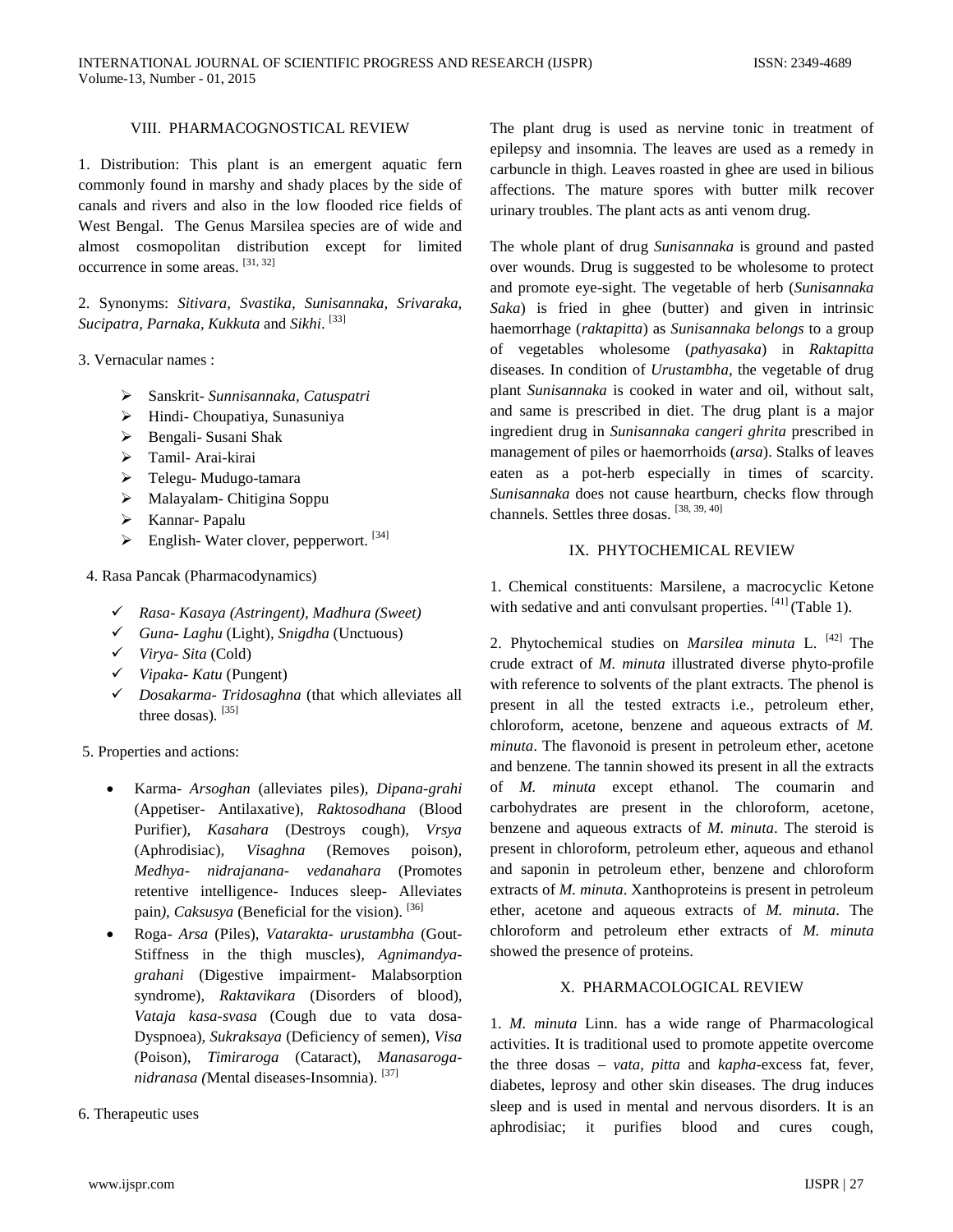haematological diseases, dyspepsia, piles and poisons. (Chunekar, 1982:674; Sharma, 1983:535). [43]

The various reported Pharmacological activities of the plant highlight the therapeutic potential of *M. minuta* Linn.

2. Adaptogenic Anti-stress Activity [44] *M. minuta* adaptogenic anti stress activity as shown by its mitigating effects on several chronic stress induced physiological and behaviour perturbations, comparable to that induced by the well accepted adaptogenic agent, *Panax ginseng.*

3. Antidepressant Activity  $[45]$  The anti-depressant effect exhibited by *Marsilea minuta* extract may be due to its effect on 5-HT2A density in rat frontal cortex. Anti-depressant activity was studied using forced swimming test (FST), tail suspension test (TST), learned helplessness test (LHT) and 5 hydroxytryptophan (5-HTP) induced head twitches response in rodents. Immobitity time in FST and TST significantly P (<0.05) reduced by ethanol extract of *Marsilea minuta* treated animals. A decrease in number of escape failures in LHT was also observed in *Marsilea minuta* treated rats. Head twitch response induced by 5HTP was significantly attenuated by *Marsilea minuta* (400 mg/kg, p.o.) and imipramine showing the involvement of serotonergic system.

4. Antidiabetic Activity [46] *Marsilea minuta* has significant Antidiabetic activity when compared with standard drug Glibenclamide. The study was performed on ethanolic extract of MM leaf in oral glucose tolerance test (OGTT) and alloxan-induced diabetes models in albino rats. Three weeks treatment of diabetic animals with EEMM (250 and 500 mg/kg) showed significant check in rise of blood glucose compared to undertreated diabetic rats along with improved complete lipid profile. The fasting blood glucose, cholesterol, HDL cholesterol and serum triglyceride content were found to be significantly reduced  $(P<0.05)$  in EEMM treated rats and the extract also showed the potent elevation in the level of serum HDL cholesterol. On the basis of analysis of data obtained during the study, it may be concluded that EEMM leaf is having significant antihyperglycemic potential and can be further fractionated in order to get a responsible constituent for this very action.

5. Anti-aggressive Activity  $[47]$  The standardized extract of *M. minuta* was evaluated for its potential effects against defensive and offensive aggression behaviour models of rodents. *M. minuta* extract was orally administered at three dose levels (100, 200 and 400 mg/kg BW) once daily for 14 consecutive days as a suspension in Polyethylene Glycol (PEG), diazepam (2.5 mg/kg, p.o.) was used as a standard

anti-aggressive agent. Control groups animals were given an equal volume of vehicle (10%v/v PEG Suspension). Antiaggressive activity was evaluated using the following validated models of aggression, viz: foot shock-induced aggression, isolation-induced aggression and resident intruder aggression, in rodents. The results show that the extract from *M. minuta* has a promising anti-aggressive activity qualitatively comparable to that of diazepam.

6. Anti-fertility Activity [48] The methanol extract of *M. minuta* was found to produce significant elevation of the level of total cholesterol and ascorbic acid content of the ovaries of the treated female swiss albino mice. It was showed that a significant reduction produces in the activities of glucose 6 phosphate dehydrogenase enzymes and  $Δ^5-3-β$ hydrooxysteroid dehydrogenase enzymes in mice. The results show that the methanol extract produced anti-fertility activity in mice, which may be due to inhibition of gonadal steroidogenesis.

7. Anti-tussive, expectorant activity  $[49]$  The anti-tussive activity of *M. minuta* methanol, ethyl acetate, and petroleum ether extracts was evaluated using ammonia and sulphur dioxide induced mice coughing. The expectorant activity was evaluated by the volume of phenol red in mice's tracheas. Extracts significantly increased mice's cough latent period and inhibited the frequency of cough induced by ammonia and sulphur dioxide, and improved tracheal phenol red output in expectorant evaluation. Methanol extract produced the highest activity in all tested models. Methanol extract at 500 mg/kg showed 59.5% and 55.8% inhibition in the number of coughing induced by ammonium liquor and  $SO<sub>2</sub>$ , respectively, while it showed 89.3% increase in phenol red secretion at the same dose, which showed superior activity compared to other extracts. The present study provided evidence for *M. minuta* to be used as an anti-tussive and expectorant in Indian folk medicine.

8. Biological Activity  $[50]$  The anti-bacterial activity of ethanolic extract of *M. minuta* by disc diffusion method and the concentration of cadmium and chromium was determined by using the atomic absorption spectroscopy. The metal contents were extracted from the plants and crude extract by using wet digestion process.

9. Hepatoprotective Activity [51] The methanolic extract of *M. minuta* has hepatoprotective and anti-hepatotoxic effects in  $CCl<sub>4</sub>$  induced hepatotoxicity in rats by its ability to stabilized cell membrane, which may be due to its antioxidant property by in vitro DPPH assay. MMME at 100, 200, 400 mg/kg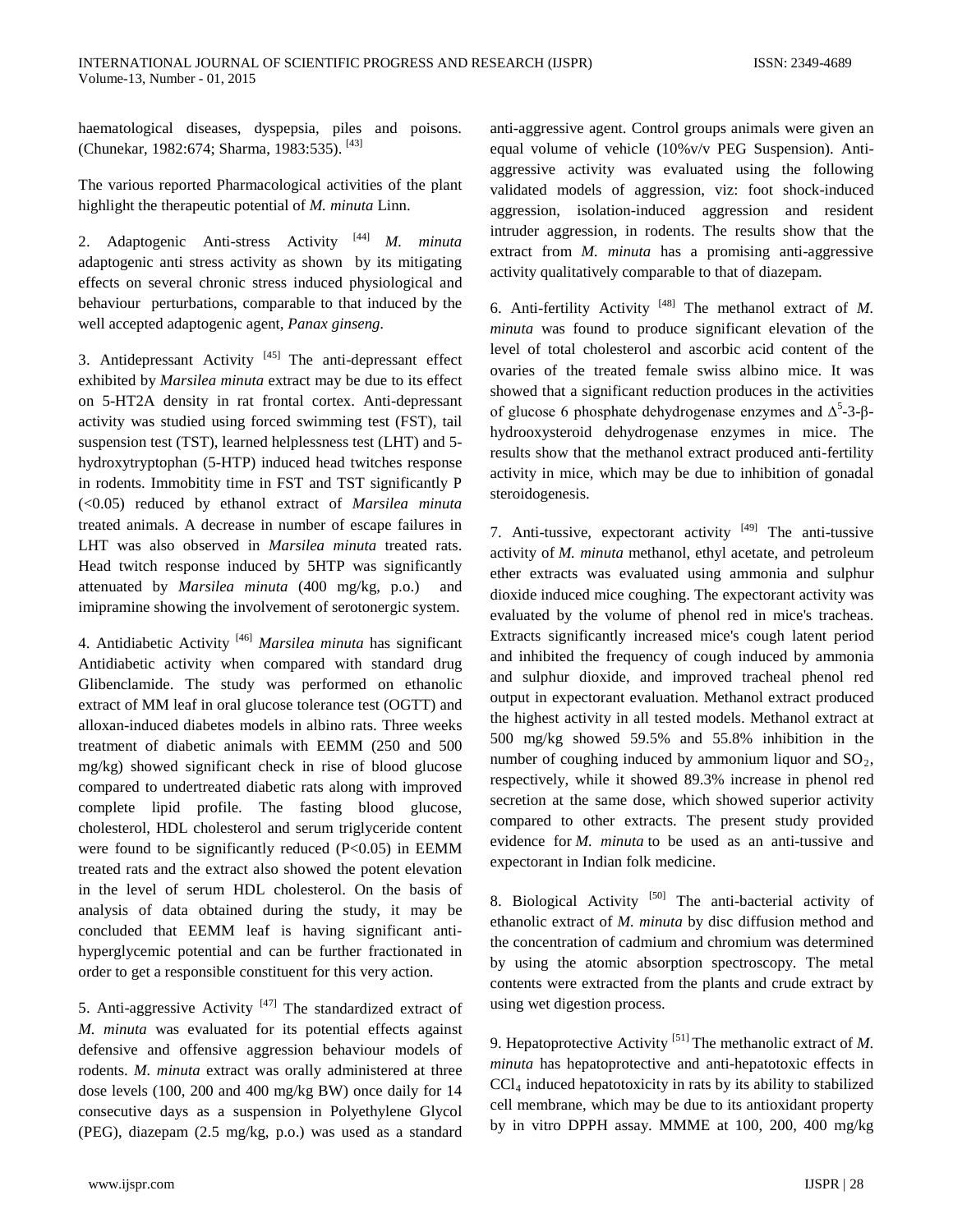b.w.p.o showed a significant decrease in serum bilirubin levels suggesting the possibility of the extract's ability to repair the damage of the hepatocytes caused by  $CCl<sub>4</sub>$  in prophylactic and curative studies.

10. Hypocholesterolemic Activity [52] Feeding of a *Marsilea minuta* leaf extract (Fr.L) reduced serum cholesterol and triglycerides by 31 and 63% respectively, in athero diet fed gerbils. Liver cholesterol and triglycerides were also lowered by 71 and 27% respectively, in comparison to athero fed controls. Moreover, treatment with Fr.I prevented the accumulation of cholesterol and triglycerides in liver and aorta and was able to dissolve atheromatous plaques of thoracic and abdominal aorta. Faecal excretions of cholesterol and triglycerides were significantly increased in Fr.I fed gerbils.

11. Locomotor and Analgesic activity [53] *M. minuta* was used in ancient days as valiya varahyrdighrtam to produce sedative action and to control the vatadosha's induced pain. In the study locomotor and analgesic activity of different extracts of aerial parts of *Marsilea minuta* were evaluated in albino mice. The extracts produce significant locomotor and analgesic activity when compared with standard drugsdiazepam and pentazocine respectively.

## XI. MISCELLANEOUS

1. Structure of Marsileagenin A: A new hexahydroxy triterpene from *Marsilea minuta* Linn. [54] The crude saponin obtainable from *Marsilea minuta* Linn. on acid hydrolysis yielded a mixture of Sapogenols. The major sapogenol named Marsileagenin A was found to be a hexahydroxy triterpene of oleanene series. From a study of various Spectrometric data together with chemical reactions the structure of this sapogenol has been assigned as olean-12 ene-2α, 3β, 16β, 21β, 22α, 28-hexol (1α).

2. Ultrastructural and biochemical effects of cadmium on the aquatic fern *Marsilea minuta* Linn. [55] The uptake of cadmium by cultured vegetative clones of the aquatic fern *Marsilea minuta* Linn. was studied in a static experimental bioassay system as functions of dose and period of exposure. The pathomorphological manifestations of Cd toxicity, as studied by transmission electron microscope, indicated damage to chloroplasts and tonoplasts as well as electron opaque granular deposits. Preliminary evidence based on molecular sieving Chromatography showed the formation of two cadmium binding proteins of 78 and 33kDa in the leaf tissue under cadmium stress.

## XII. ETHNOBOTANICAL REVIEW

Description of Ethno botanical Uses of *M. minuta* Linn. in different localities are enlisted. (Table 2).

#### XIII. CONCLUSION

The plant has long being investigated for its pharmacological activities supporting its vast ethno botanical and alternative medicinal use. The plant has been reported extensively as anti-depressant, anti-stress, anxiolytic, anti-fertility and antitussive agent. Though diseases treated indigenously using the plant has not been confirmed in the laboratory so this leaves an opportunity to explore the species both phytochemically and pharmacologically. Ethno pharmacology can bridge between the folklore use and actual pharmacological efficacy of medicinal plant. Therefore it may be used in novel drug discovery in near future.

## XIV. ACKNOWLEDGEMENTS

The author wish to thank Prof. Monica Gulati (Dean, School of Pharmaceutical Sciences, Lovely Professional University) for her encouragement and moral support and Mr. Saurabh Singh Baghel for his constant support and guidance.

#### **REFERENCES**

1. Chunekar KC. Bhavaprakasa of Bhavamisra (Original text along with commentary and translation including Nighantu Portion), Vol-I, 1<sup>st</sup> ed. Chaukhamba Orientalia, Varanasi, 2006: 452.

2. Vashishta PC, Sinha AK, Kumar Anil. Botany for Degree Students Pteridophyta (Vascular Cryptogams), S. Chand & Company Ltd., 1971: 523-24.

3. Rashid A. An Introduction to Pteridophyta. Diversity. Development. Differentiation, Vikas Publishing House Pvt Ltd., 2010: 143.

4. Lawrence George HM. Taxonomy of Vascular Plants. New Delhi: Oxford & IBH Publishing Co. Pvt Ltd., 353.

5. The plant list [http:www.theplantlist.org/tpl/search?q=marsilea+minuta] [cited 2013 Feb 18].

6.Tropicos[http://www.tropicos.org/Name/26604296] [cited 2012 Dec 26].

7. www.iucnredlist.org [cited 2012 Dec 27].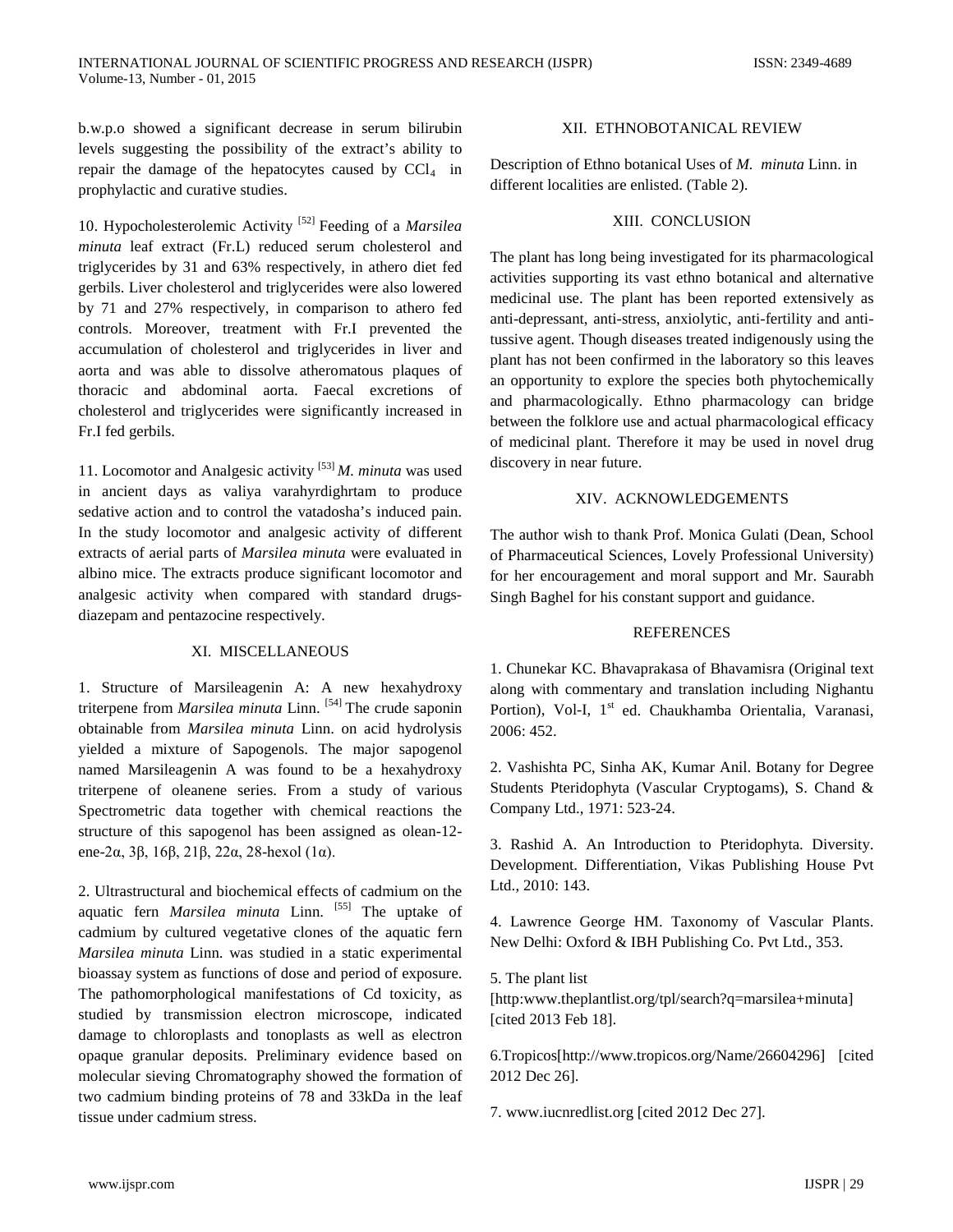8. Vashishta PC, Sinha AK, Kumar Anil. Botany for Degree Students Pteridophyta (Vascular Cryptogams), S. Chand & Company Ltd., 1971: 550.

9. Sivarajan VV, Balachandran Indira. Ayurvedic Drugs and their Plant Sources. New Delhi: Oxford & IBH Publishing Co.Pvt.Ltd., 1994: 455.

10. Pandey Gyanendra. Dravyaguna Vijnana, (Materia Medica-Vegetable drugs) (English- Sanskrit), Vol-III, Chowkhamba Krishnadas Academy, Varanasi, 2004: 541-45.

11. Charak, Charak Samhita, Sutra Sthana, 27/88, edited by Dr Brahmananda Tripathi, Chaukhamba Surbharati Prakashan, Varanasi, 2005: 511.

12. Susruta, Susruta Samhita, Sutra Sthana, 46/262, 265, edited by Kaviraja Ambikadutta Shastri, Chaukhambha Sanskrit Sansthan, 2005: 206.

13. Pandit Narahari, Raja Nighantu, 50-52, edited by Dr Indradeva Tripathi & Acharya Viswanath Dwivedi, Chowkhamba Krishnadas Academy, Varanasi, 2006: 71-72.

14. Sivarajan VV, Balachandran Indira. Ayurvedic Drugs and their Plant Sources. New Delhi: Oxford & IBH Publishing Co. Pvt. Ltd., 1994: 455.

15. Sivarajan VV, Balachandran Indira. Ayurvedic Drugs and their Plant Sources. New Delhi: Oxford & IBH Publishing Co. Pvt. Ltd., 1994: 455.

16. Sivarajan VV, Balachandran Indira. Ayurvedic Drugs and their Plant Sources. New Delhi: Oxford & IBH Publishing Co. Pvt. Ltd., 1994: 455.

17. Rajvaidya P, Gaud Shankar Dutt, Shankar Nighantu, Chakumbha Oriental, Varanasi, 2002: 25.

18. Bapalal Vaidya, Nighantu Adarsh, Vol-II, 776, Chaukhambha Bharti Academy, Varanasi, 2005: 775.

19. Sharma PV. Dravyaguna vijnana, Vol-II (vegetable drugs), Chaukhambha Bharati Academy; 535.

20. Bapalal Vaidya. Some Controversial Drugs in India Medicine, Chaukhambha Orientalia, Varanasi, 2005: 212-13.

21. Charak, Charak Samhita, Sutra Sthana, 27/88, edited by Dr Brahmananda Tripathi, Chaukhamba Surbharati Prakashan, Varanasi, 2005: 511.

22. Susruta, Susruta Samhita, Sutra Sthana, 46/262, 265, edited by Kaviraja Ambikadutta Shastri, Chaukhambha Sanskrit Sansthan, 2005: 206.

23. Astanga samgraha, Astanga Samgraha, Sutra Sthana, 5/113-114, edited with Saroj' Hindi commentary by Dr Tripathi Dutt Ravi, Chaukhambha Sanskrit Pratishthan, Delhi, 2003: 136.

24. Dhanvantari, Dhanvantari Nighantu, 68/151-152, edited by Sharma PV, Chaukhambha Orientalia, Varanasi, 2005: 44.

25. Bhavamisra, Bhavaprakasa Nighantu, 19/29, 31, edited by Dr GS Pandey, Chaukhambha Bharati Academy,Varanasi, 2004.

26. Pandit Narahari, Raja Nighantu, 50-52, edited by Dr Indradeva Tripathi & Acharya Viswanatha Dwivedi, Chowkhamba Krishnadas Academy, Varanasi, 2006: 71-72.

27. Sharma PV. Priyanighantu, Chaukhamba Surbharati Prakashan, Varanasi, 2004: 98.

28. Mishra Umapati. Dravyaguna Sangraha, Chaukhamba Surbharati Prakashan, Varanasi, 1995: 68.

29. Bapalal Vaidya. Some Controversial Drugs in India Medicine, Chaukhambha Orientalia, Varanasi, 2005: 212- 213.

30. Bapalal Vaidya. Some Controversial Drugs in India Medicine, Chaukhambha Orientalia, Varanasi, 2005: 212- 213.

31. Sivarajan VV, Balachandran Indira. Ayurvedic Drugs and their Plant Sources. New Delhi: Oxford & IBH Publishing Co. Pvt. Ltd., 1994: 455.

32. Gyanendra Pandey. Dravyaguna Vijnana, (Materia Medica-Vegetable drugs) (English- Sanskrit), Vol-III, Chowkhamba Krishnadas Academy, Varanasi, 2004: 541.

33. Chunekar KC, Bhavaprakasa of Bhavamisra (Original text along with commentary and translation Including Nighantu Portion), Vol-I, 1<sup>st</sup> ed. Chaukhamba Orientalia, Varanasi, 2006: 452.

34. Gyanendra Pandey. Dravyaguna Vijnana, (Materia Medica-Vegetable drugs) (English- Sanskrit), Vol-III, Chowkhamba Krishnadas Academy, Varanasi, 2004: 541.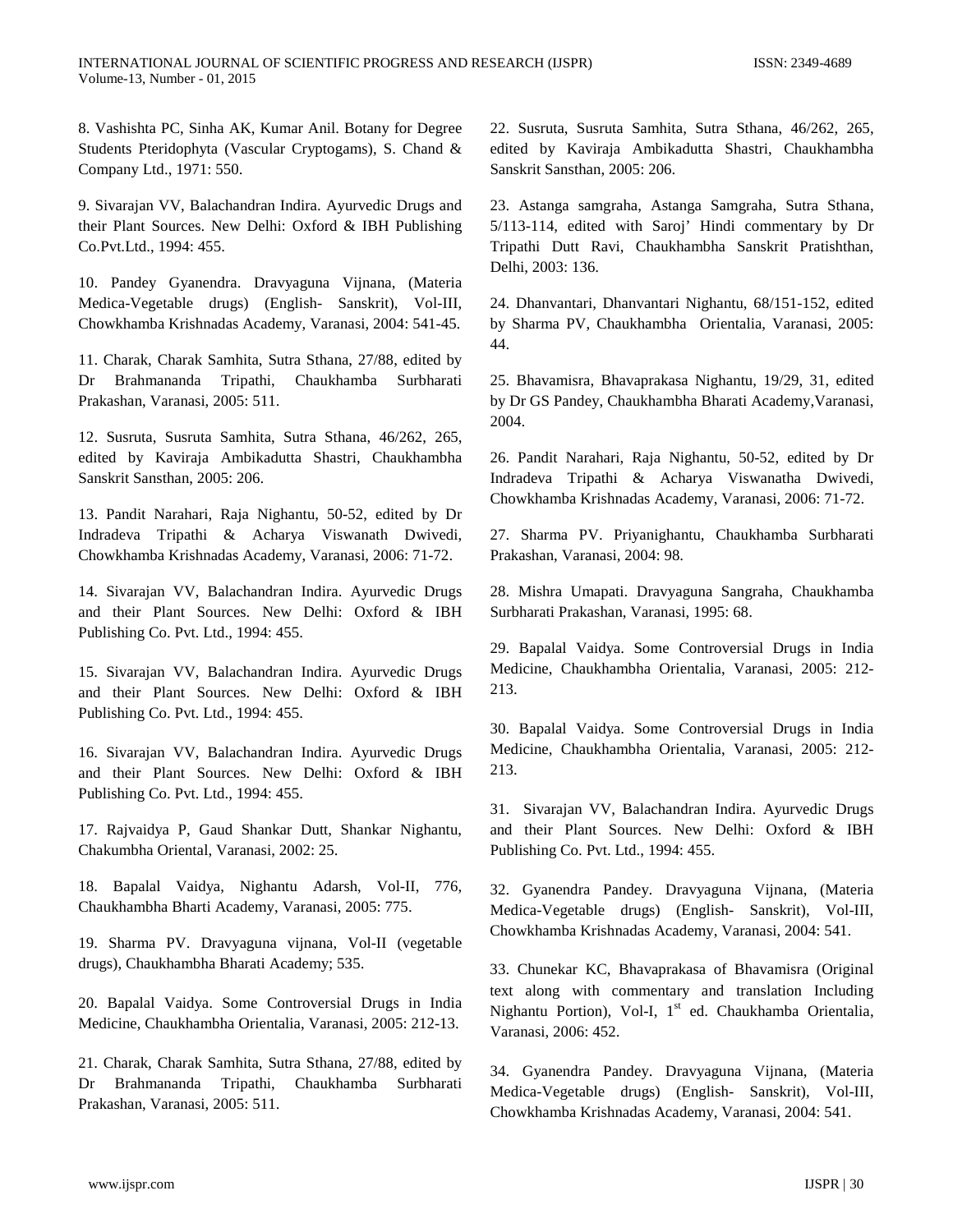INTERNATIONAL JOURNAL OF SCIENTIFIC PROGRESS AND RESEARCH (IJSPR) ISSN: 2349-4689 Volume-13, Number - 01, 2015

35. Gyanendra Pandey. Dravyaguna Vijnana, (Materia Medica-Vegetable drugs) (English- Sanskrit), Vol-III, Chowkhamba Krishnadas Academy, Varanasi, 2004: 541.

36. Gyanendra Pandey. Dravyaguna Vijnana, (Materia Medica-Vegetable drugs) (English- Sanskrit), Vol-III, Chowkhamba Krishnadas Academy, Varanasi, 2004: 541.

37. Gyanendra Pandey. Dravyaguna Vijnana, (Materia Medica-Vegetable drugs) (English- Sanskrit), Vol-III, Chowkhamba Krishnadas Academy, Varanasi, 2004: 541.

38. Gyanendra Pandey. Dravyaguna Vijnana, (Materia Medica-Vegetable drugs) (English- Sanskrit), Vol-III, Chowkhamba Krishnadas Academy, Varanasi, 2004: 541.

39. Anonymous. The Useful Plants of India, NISCAIR, New Delhi, 2005: 357.

40. Valiathan MS. The Legacy of Susruta. Orient Longman, 2007: 190.

41. Chunekar KC, Bhavaprakasa of Bhavamisra (Original text along with commentary and translation Including Nighantu Portion), Vol-I, 1<sup>st</sup> edition, Chaukhamba Orientalia, Varanasi, 2006: 452.

42. Muraleedharannair JM, Johnson MA, Mony M, Zachariah MP, Solomon J. Phytochemical studies on *Azolla pinnata* R.Br., *Marsilea minuta* L. And *Salvinia molesta* Mitch. Asian Pac J Trop Biomed 2011; 1(1): 526-29.

43. Sivarajan VV, Balachandran Indira. Ayurvedic Drugs and their Plant Sources. New Delhi: Oxford & IBH Publishing Co. Pvt. Ltd., 1994: 455.

44. Tiwari OP, Bhattamisra SK, Singh PN, Kumar Vikas. Adaptogenic Anti stress Activity of Standard Extract of *Marsilea minuta*, *Pharmacologyonline 2009;* 1: 290- 99.

45. Bhattamisra SK, Khanna VK, Agrawal AK, Singh PN, Singh SK. Antidepressant activity of standardised extract of *Marsilea minuta* Linn. J Ethnopharmacol 2008; 117(1): 51- 57.

46. Madhu S, Kannabirran V, Frank PRoyal, Reddy MSathish, Gnanasekar N, Pandurangan Kamalakshi. Evaluation of Antidiabetic Activity of *Marsilea minuta* Linn. Against Alloxan Induced Diabetes in Albino Rats. IRJP 2012; 3(8): 223-25.

47. Tiwari Om P, Bhattamisra Subhrata K, Tripathi Pushpendra K, Singh Paras N. Anti-aggressive activity of a standardized extract of *Marsilea minuta* Linn. in rodent models of aggression. *BioSci Trends 2010; 4(4):190-94.*

48. Gupta Malaya, Mazumder VK, Datta Ipsita, Bhattacharya S, Mukherjee S, Manikandan L. Studies of Antifertility Activity of *Marsilea minuta* Linn. Indian J. Pharm. Sci. 2002; 64(2): 176-78.

49. Chakraborty R, De B, Devanna N, Sen S. Antitussive expectorant activity of *Marsilea minuta* L., an Indian vegetable. J Adv Pharm Tech Res 2013; 4: 61-4.

50. Zahid Hussain, Khalid Mohammad Khan, Shahnaz Perveen, Nida Ambreen, Wajid Rahman, Ata Ullah. The Effect of Cadmium and Chromium Concentration, on Biological Activity of *Marsilea minuta.* J. Chem. Soc. Pak 2011; 33(6): 874-76.

51. Praneetha P, Rani V Swaroopa, Kumar B Ravi. Hepatoprotective Activity of Methanolic Extract of Leaves of *Marsilea minuta* Linn. Against CCl Induced Hepatic Damage in Rats. G JP 2011; 5(3): 164 -71.

52. Gupta RS, Kumar Pramod, Sharma Anita, Bharadwaj TN, Dixit VP. Hypocholesterolemic Activity of *Marsilea minuta* in gerbils. Fitoterapia 2000; 71(2): 113-17.

53. Nagavalli D et al., Locomotor and analgesic activity of different extract of aerial parts of *Marsilea minuta* Linn. Hamdard Med. 2009; 52(2): 86-8.

54. Chakravarti D, Debnath NB, Mahato SB, Chakravarti RN. Structure of Marsileagenin A: A new hexahydroxy triterpene from *Marsilea minuta* Linn. Tetrahedron 1975; 31(15): 1781-82.

55. Singh J, Devi S, Chawl G, Gupta M, Viswanathan PN. Ultrastructure and biochemical effects of Cadmium on the aquatic fern *Marsilea minuta* Linn. Ecotox Environ Safe 1991; 21(2): 171-81.

56. Mustafa Kamal, Sultan Mehmood Wazir, Muhammad Hassan, M.Subhan Saad Ullah Khan, Asim Muhammad, Shaheen Taj. Ethnobotanically Important Plants of district Bannu, Pakistan. Pak. J. Pl. Sci. 2009; 15(2):87-93.

57. Thirumalai T, David Beverly C, Sathiyaraj K, Senthikumar B, David E. Ethnobotanical Study of Antidiabetic medicinal Plants used by the local people in Javadhu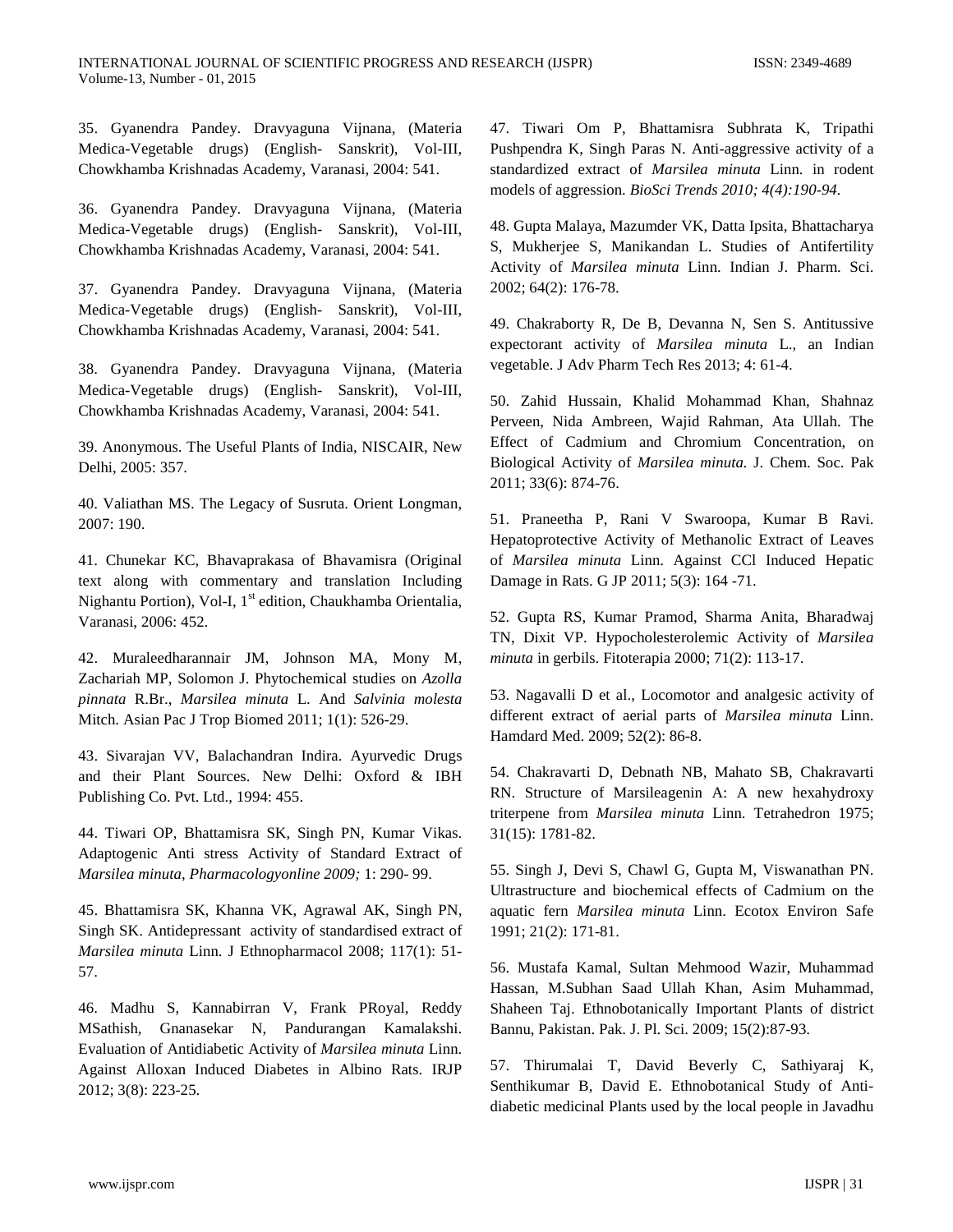Hills Tamil Nadu, India. Asian Pac J Trop Biomed. 2012: S910-S913.

58. Upreti Kanchan, Jalal Jeewan S, Tewari Lalit M, Joshi GC, Pangtey YPS, Tewari Geeta. Ethnomedicinal Uses of Pteridophytes of Kumaun Himalaya, Uttarakhand, India. J Ame Sci. 2009; 5(4): 167-70.

59. Mohammed Rahmatullah, AAB Tajbilur Kabir, Md. Mahfuzur Rahman, Md. Shahadat Hossan, Zubaida Khatun, Mst Afsana Khatun, Rownak Jahan. Ethnomedicinal Practices among a Minority Group of Christians Residing in Mirzapur Village of Dinajpur District, Bangladesh. Adv. in. Nat. Appl. Sci. 2010; 4(1): 45-51.

60. Nicole Bultrushes. Medical Ethnobotany Phytochemisry and Bioactivity of the Ferns of Moorea, French Polynesia.

61. Singh Balendra Pratap, Upadhaya Ravi. Ethno-botanical Importance of Pteridophytes used by the tribe of Pachmarhi, Central India. J Med Plants Res. 2012; 6(1):14-18.

62. Munisamy Anbarashan, Narayanaswamy Parthasarthy, Anbarashan Padmavathy. Ethno-floristic Survey in sacred groves Pudukottai district, Tamil Nadu-India. J Med Plants Res. 2011; 5(3): 439-43.

63. Bharti Malay. Ethno Medicinal Importance of Some Common Pteridophytes Used By Tribals of Ranchi and Latehar District Of Jharkhand, India. Socioscan: An International Quaterly Journal of Ethno and Social Sciences 2011; 3(1&2): 5-8.

64. Kumar Kaushal, Abbas SG. Ethnomedicinal Composition depends on Floristic Composition: A case studied in Sal Forests of Jharkhand. International Journal of Pharmacy and Life Sciences 2012; 3(5):1710-19.

65. Rout SD, Panda T and Mishra N. Ethnomedicinal Studies on some Pteridophytes of Similipal Biosphere Reserve, Orissa, India. International Journal of Medicine and Medical Sciences. 2009; 1: 192-97.

66. Pathak A, Singh A, Singh AP. Ethnomedicinal uses of Pteridophytes of Vindhyan Region (M.P). International Journal of Pharmacy & Life Sciences 2011; 2(1): 496-98.

67. Lakshminarasimhan P, Sharma BD. Flora of Nasik district, (1991), Botanical Survey of India. 596.

68. Michael Woods, Alvin R Diamond, Jr. Pteridophytes of Southeast Alabama Dichotomous Keys, Illustrations and Distribution Maps. J Ala Acad Sci. 2008; 79(3-4): 204.

69. Ghosh SR, Ghosh B, Biswas Anjali, Ghosh RK. The Pteridophytic Flora of Eastern India. (2004), Botanical Survey of India, Kolkata, Vol-1: 187-89.

70. Sundas Iltaf, Zaheer-ud-din Khan, Noreen Riaz. A Contribution to the taxonomic study of fern flora of Punjab, Pak. J. Bot. 2012; 44: 315-22.

71. Patil S. Pteridophytes of Chandgad forest of Kolhapur district (Maharashtra), ISRJ Vol-1, (2011): Botany.

72. Shrivastava Neeles, Sinha Sharma. A. Tribes of Surguja and Korea region in Chattisgarh. JPR 2011; 4(9): 3081-82.

73. Mallik Bikram K, Panda Tribhuban, Padhy Rabindra N. Traditional Herbal Practices by the Ethnic People of Kalahandi District of Odisha, India. Asian Pac J Trop Biomed. 2012; S988-S994.

74. Parihar P, Parihar L. Some Pteridophytes of medicinal importance from Rajasthan. NPR. 2006; 5: 297-301.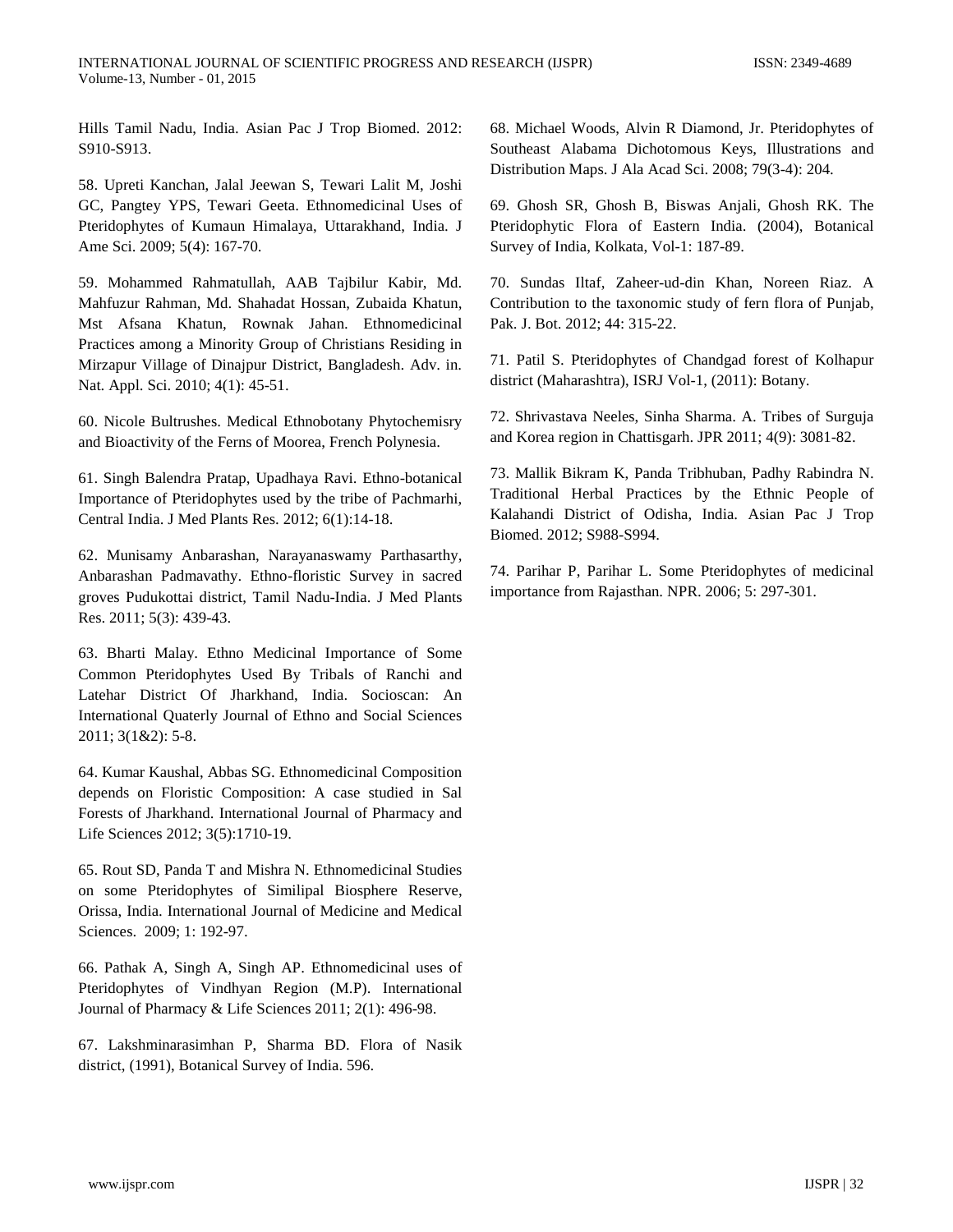| Parts                                            | <b>Active Constituents</b>                                     |  |
|--------------------------------------------------|----------------------------------------------------------------|--|
| Alcoholic extract of <i>M. minuta</i> Linn.      | A saponin (a mixture of sapogenols on hydrolysis).             |  |
|                                                  | Marsileagenin A, the major sapogenol was found to be olean-12- |  |
|                                                  | ente-2a, 2B, 16B, 21a, 22a, 28-hexol whereas the other two     |  |
|                                                  | sapogenols viz. Marsileagenins B and C were present in small   |  |
|                                                  | quantities. [10]                                               |  |
| Chloroform extract of leaves of <i>M. minuta</i> | Marsilin <sup>[10]</sup>                                       |  |
| Linn.                                            |                                                                |  |
| Chloroform extract of whole plant                | $\beta$ - sitosterol <sup>[10]</sup>                           |  |
| Roots and Stems of <i>M. minuta</i> Linn.        | Marsilin <sup>[10]</sup>                                       |  |
| Petroleum ether extract of leaves of $M$ .       | An asymmetrical hydroxyketone substance (3-hydroxy-            |  |
| <i>minuta</i> Linn.                              | triacontan-11-one and a mixture of secondary alcohol with      |  |
|                                                  | kentriacontane-16-01. $^{[10]}$                                |  |
| M. minuta Linn.                                  | Calcium and Phosphorous <sup>[10]</sup>                        |  |
| $T = 1.1$ $T = 1.01$ $T = 1.01$ $T = 1.01$       |                                                                |  |

| $\overline{S}$ . | Location                                  | Ailment treated/Properties and action                                       |
|------------------|-------------------------------------------|-----------------------------------------------------------------------------|
| No.              |                                           |                                                                             |
| 1.               | Bannu District, Pakistan <sup>[56]</sup>  | Methanol extract from the leaves is used to prevent accumulation of         |
|                  |                                           | cholesterol and triglyceride in the liver                                   |
| 2.               | Javadhu Hills, Tamil Nadu,                | Leaf juice is used for diabetes. Local name is Aarakkerai.                  |
|                  | India <sup>[57]</sup>                     |                                                                             |
| 3.               | Kumaun Himalaya,                          | Plant used in cough, spastic conditions of leg muscles, in sedation and     |
|                  | Uttarakhand, India <sup>[58]</sup>        | insomnia. A macro cyclic ketone of sedative and convulsant properties       |
|                  |                                           | has been isolated.                                                          |
| 4.               | Mirzapur village of Dinajpur              | Juice obtained from crushed whole plant is used in gastrointestinal         |
|                  | district, Bangladesh <sup>[59]</sup>      | disorder.                                                                   |
| 5.               | Moarea, French Polynesia <sup>[60]</sup>  | Respiratory (Cough) India [Dhiman 1998, Vasudeva 1999]                      |
|                  |                                           | Eye diseases India (Dhiman 1998)                                            |
|                  |                                           | Reduce cholesterol in gerbils (Gupta et al 2000).                           |
| 6.               | Pachmarhi, Central India                  | The whole part of plant is used to treat cough, spastic conditions of leg   |
|                  | (Pagara, Bariam Amkhedi,                  | muscles, in sedation and insomnia. A macrocyclic ketone of sedative         |
|                  | Neemghan, Singanama,                      | and convulsant properties has been isolated.                                |
|                  | Tekapar, Chaka and Pisua) <sup>[61]</sup> |                                                                             |
| 7.               | Pudu kottai district, Tamil               | The dried and powdered leaves, mixed with hot water, are taken in           |
|                  | Nadu, India <sup>[62]</sup>               | cases of diabetes.                                                          |
| 8.               | Ranchi & Latehar District of              | Plant is used in cough, spastic conditions of leg muscles, in sedation $\&$ |
|                  | Jharkhand, India <sup>[63]</sup>          | insomnia. A macrocyclic ketone of sedative and convulsant properties        |
|                  |                                           | has been isolated.                                                          |
| 9.               | Sal forests of Jharkhand, India<br>[64]   | The whole plant is used in body ache.                                       |
|                  |                                           |                                                                             |
| 10.              | Simlipal Biosphere Reserve,               | Plants are used in cough, spastic condition of leg & muscle. About 10g      |
|                  | Orissa, India <sup>[65]</sup>             | whole fresh plant paste is mixed with 100g of crud prepared from            |
|                  |                                           | cow's milk. The dosage is given orally once a day in empty stomach          |
|                  |                                           | for one month against epilepsy. Younger leaves are crushed to extract       |
|                  |                                           | the juice and 2 drops of juice are dropped in the nostrils of nose twice a  |
|                  |                                           | day effective in migraine.                                                  |
| 11.              | Vindhyan Region, (M.P),                   | Plants are used in cough, spastic condition of leg muscles. Plant is        |
|                  | India <sup>[66]</sup>                     | sweet, diuretic and ophthalmic. It is used in Psychopathy, Opthalmia,       |